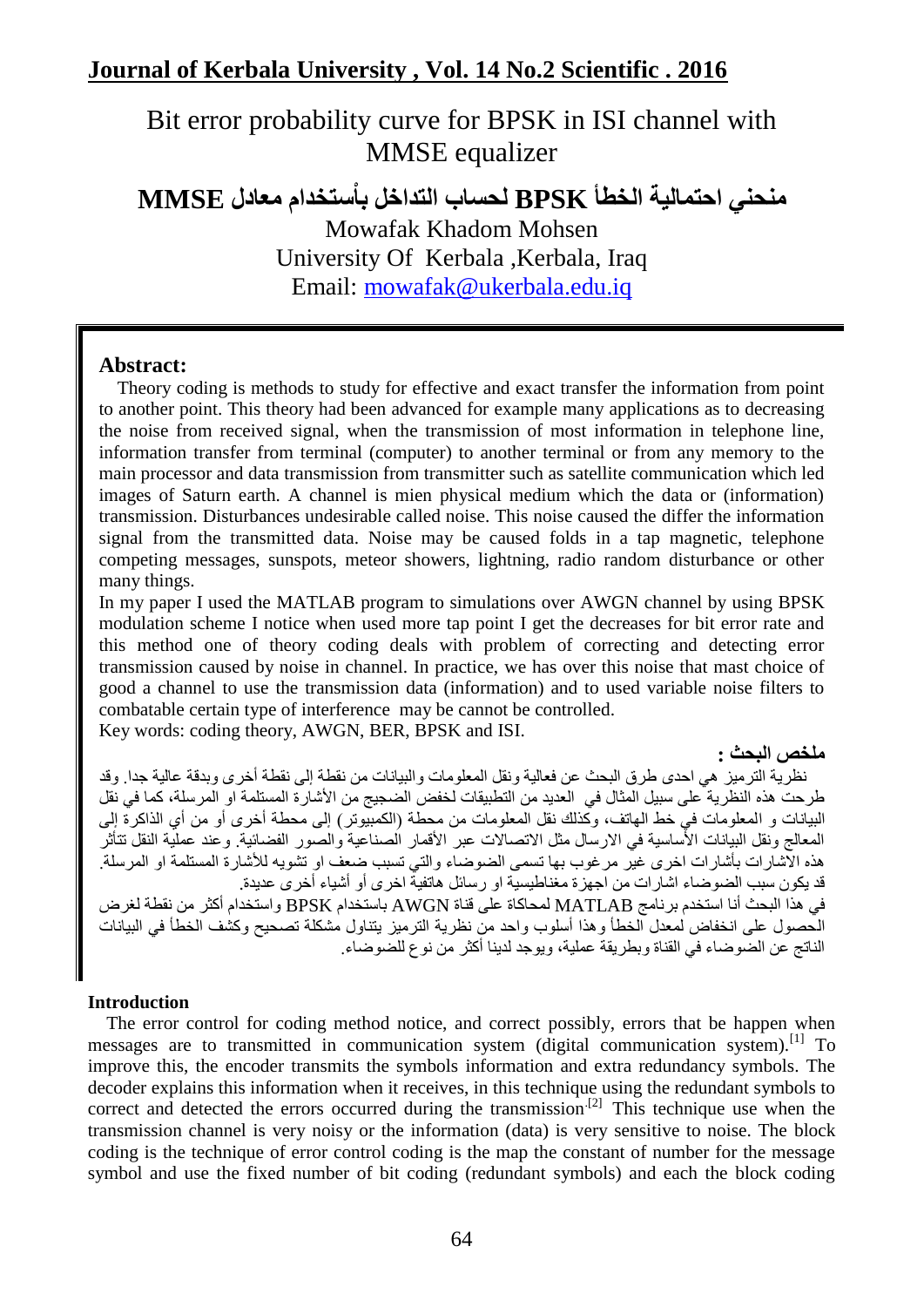# **Journal of Kerbala University , Vol. 14 No.2 Scientific . 2016**

technique treat the memory less and the correct the error in the information. Use this technique in the communication system and simulated by using the MATLAB function and system objects.<sup>[3]</sup>



 **Figure (1). The class of block coding methods is contain categories. [4]**

The linear block coding in communication system it also cyclic process, red Solomon and Hamming coding (this kind of coding is special categories of linear block coding in communication system and when use this technique in the producing can decoder and encoder a message use one of the mentionable technique and when we use the red Solomon and BCH encoder show the numbers of error in the information data and this technique decided whether to using bit as your data or symbols.<sup>[5]</sup>

Additive white Gaussian noise (AWGN) channel:

.

In order to recognized Additive white Gaussian noise (AWGN) channel represented white noise to the information for signal has been passed through it. This a mount of white noise in this channel can be describe by following quantities:

The value of signal to noise ratio for each sample, the value of signal to noise ratio is represented the actual parameter of Additive white Gaussian noise channel.<sup>[6]</sup>

And we can represented this relation by this equation following:

$$
\frac{E_s}{N_o}(dB) = \frac{E_b}{N_o}(dB) + 10log_{10}(n) \quad \ldots \ldots \ldots \tag{7}
$$

That is parameters may be influence by the kind of modulation alphabet and error control code of the code rate. <sup>[7]</sup> When we analysis of the performance of this codes is represented by terms of BER and we used he modulation BPSK in this simulation, and this simulation done on MATLAB. And the following plots BER for uncoded and coded data of bits. And by used different code value rate.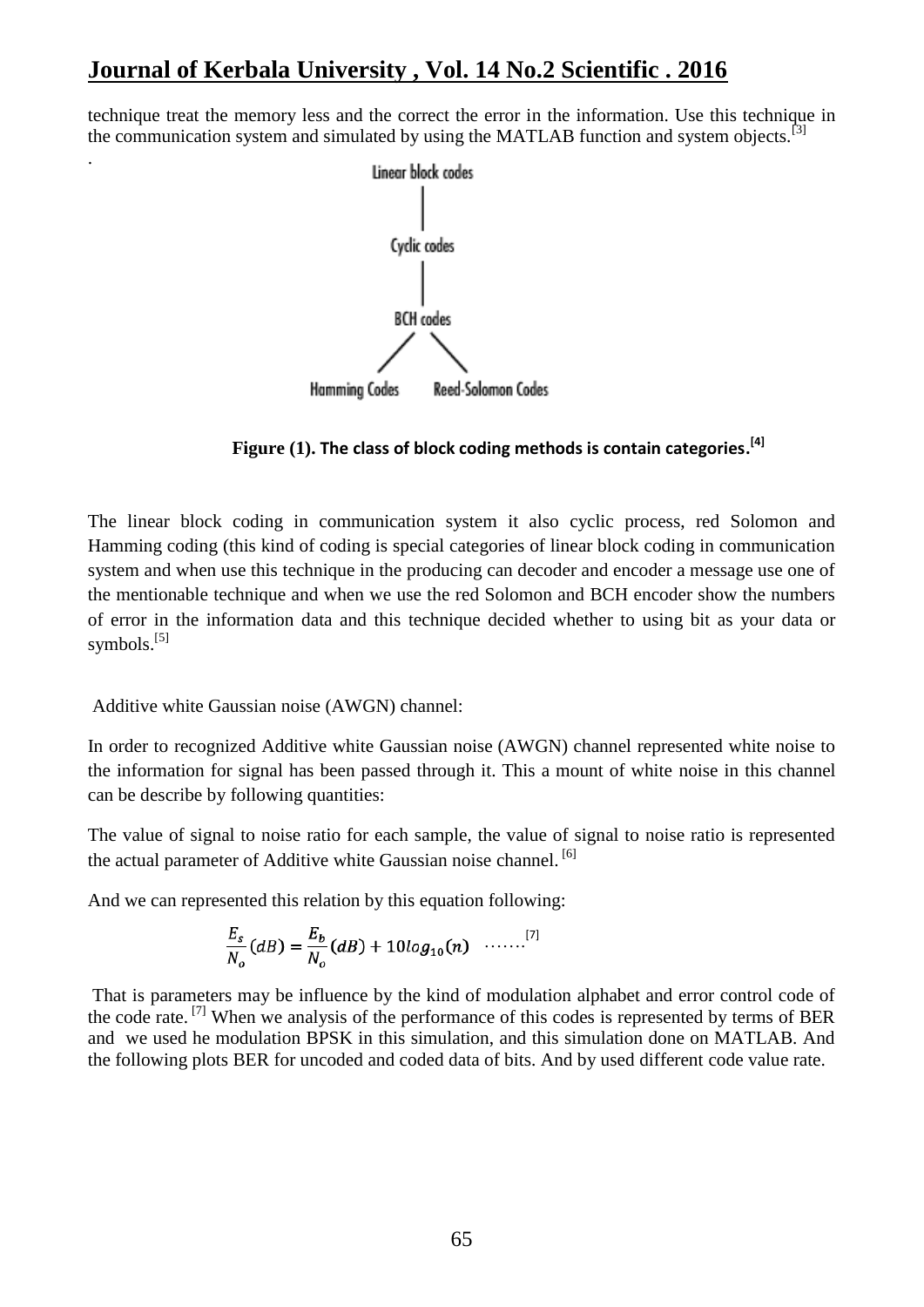

**Figure (2): BER (bit error rate) versus Eb/N<sup>o</sup> for Un-coded and coded data**

In the figure 2 the bit error rate (BER) plot un-coded data and coded data are shown. This is that quite clear that when by increasing the code data rate, bit error rate performance degree. When we get the good rate code we get the good performance as to the compression with the code rate this is due to increasing complexity of the communication system but the expense of the performance degradation. The bit error rate in the figure 2 we use the channel without use the manner of the convolution code and the data or any information is passed through the channel before the code or added any bit for the message and when at the receiver is added to decode the data for the convolutional decoder. [8]

In the figure 3 when we use the different value of the code rate in this fig when we increasing the code rate the bit error rate performance is degrades. <sup>[9]</sup>

In the figure 4 the bet error rate is shown for a dual data (information) when we use the convolutional code the best of performance than that of the un-coded information.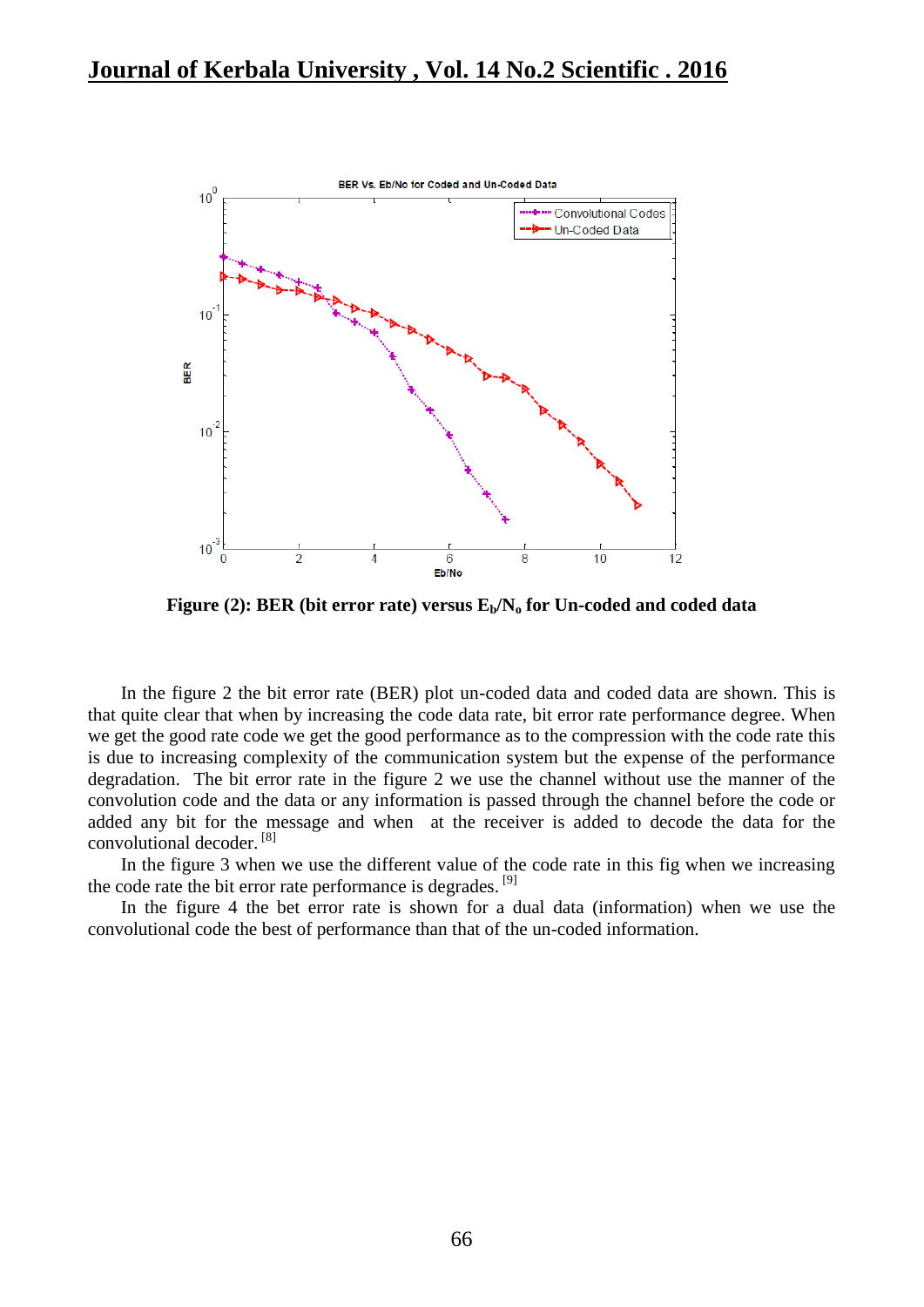

**Figure (3): BER versus Eb/N<sup>o</sup> for coded and Un-coded image**

The first value  $\frac{1}{2}$  and  $\frac{2}{3}$  the performance degrades when the code rate is increasing, the  $\frac{1}{2}$ code rate we get the best performance when we compare with 2/3 code rate this is due to increase the complexity to the communication system.

#### **Methodology :**

In this paper the channel coding is one type of described Hamming namely codes. This performance is analysis with the bit error rate by the different parameter rate code, The un-coded and code information, and using the Hamming codes is analyses with the binary random is transferred by the channel, All this data is simulation by use the MATLAB program over the additive white Guassian noise channel use BPSK modulation mode.

Number of parity bits: Number of information bits:  $k = 2^m - 1 - m$ Code rate length : *n-k m*  $n = 2^m$  –

correction Error capability :  $t = 1$ 

#### **Simulations and Results**

 When we calculation the performance of the Hamming coded with the bet error rate by using the MATLAB program simulation function. This simulation are behaviorism the additive white Guassian noise channel (AWGN) channel when we used the binary phase shift keying (BPSK) and in figure 4 comparesion between the prepared un-coded and coded information over the additive white Guassian noise channel (AWGN).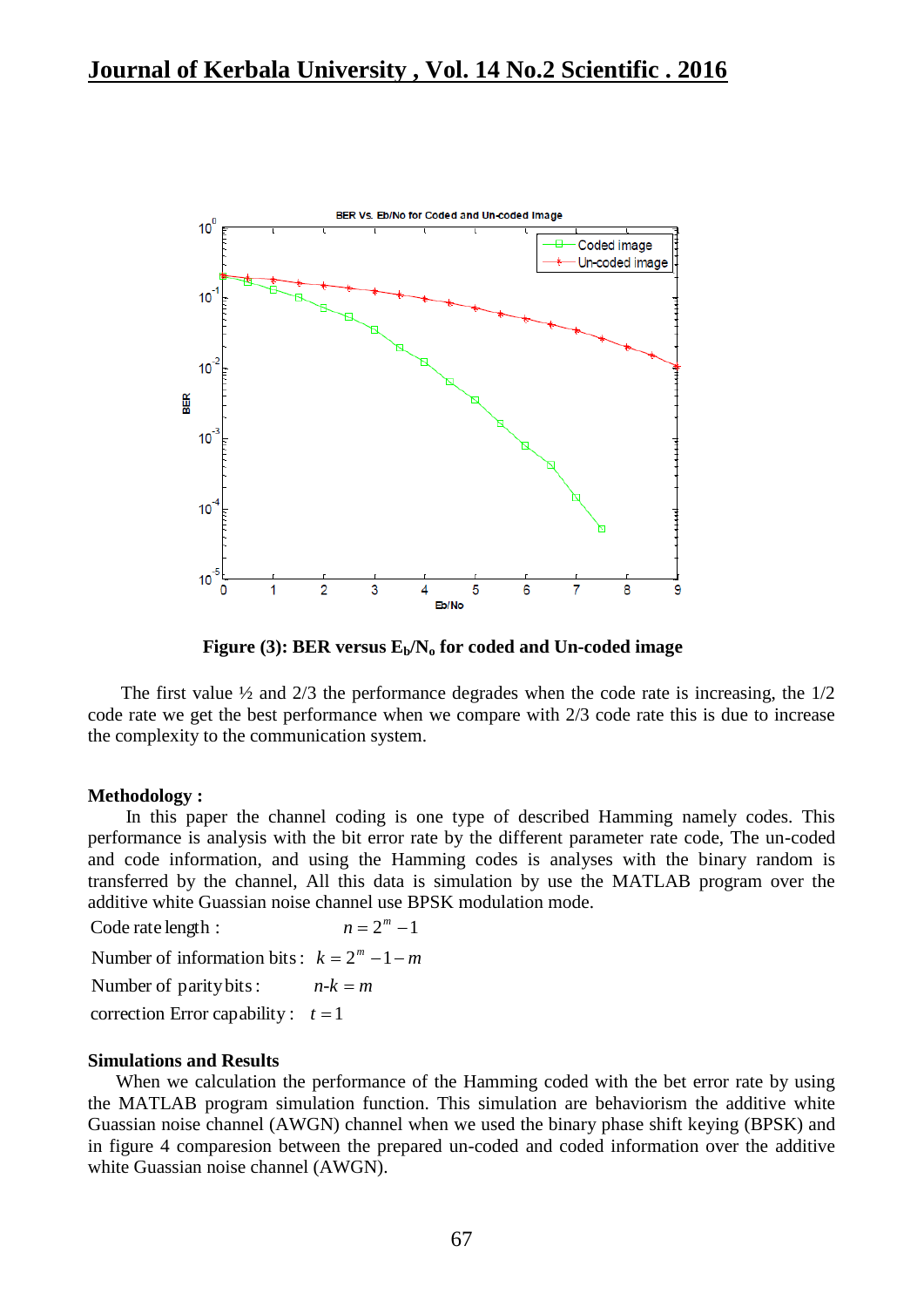

**Figure (4) Bit error probability curve for BPSK in ISI channel with ZF equalizer using Systematic Hamming code (15,11)**



In the fig. (5) We have the two type of different coding schemes. That it is known Hamming code equipped and this coding it has good performance as when we compare with the other types of coding. When we see the diagram the good gain and performance is 1dB for the bit error ratio (BER)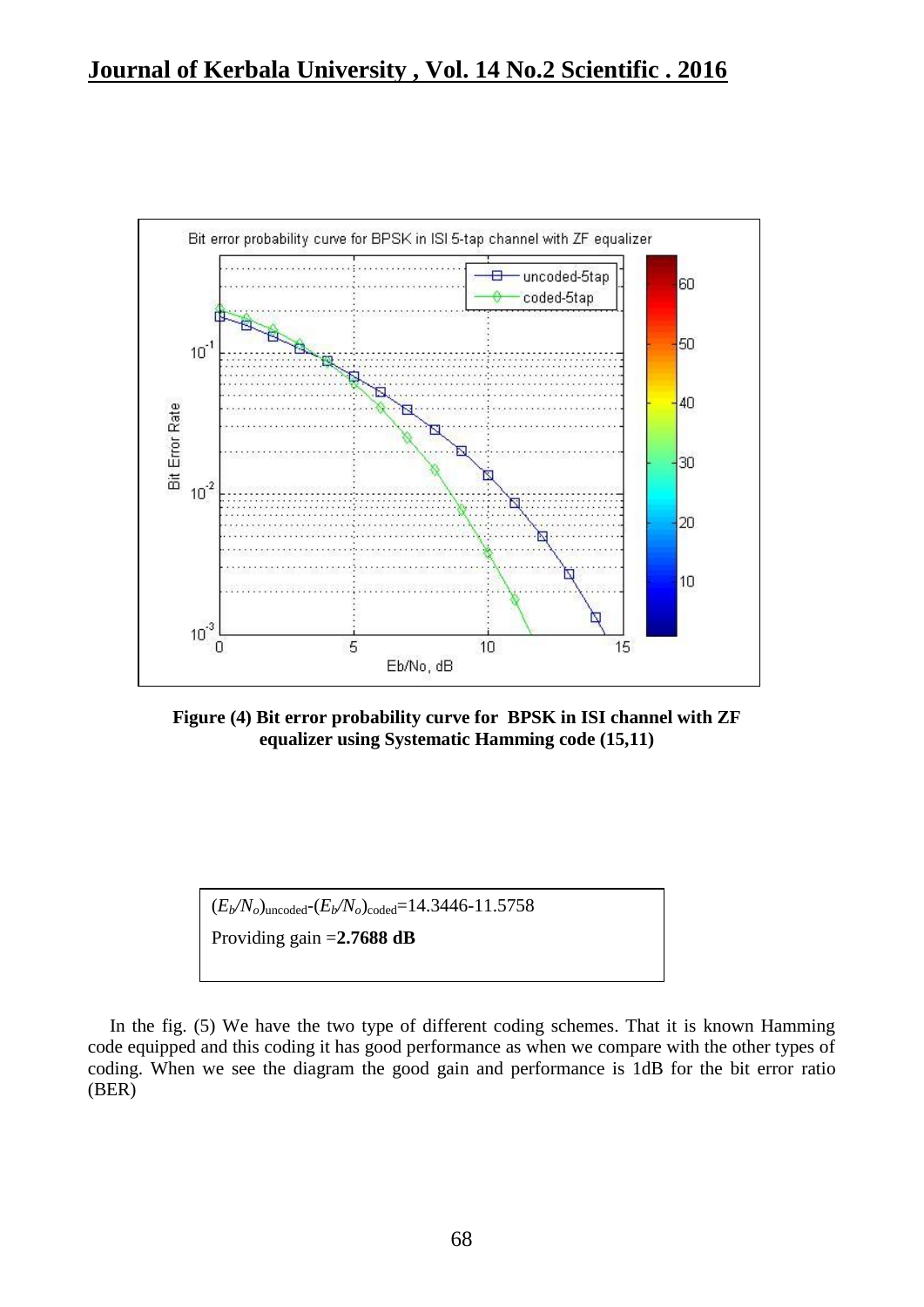

**Figure (5): BER curve for BPSK in ISI channel with MMSE equalizer using Systematic Hamming code (15,11)**

$$
(E_b/N_o)_{\text{uncoded}} - (E_b/N_o)_{\text{coded}} = 14.5322 - 12.5679
$$

Providing gain =**1.9643 dB**

We notice that the providing gain when using the coding in the zero forcing equalization is greater than in the mmse equalization

#### **Providing gain in ZF > Providing gain in MMSE**

Because the zero factor equalized for the zero base design modified the noise in channel for MMSE equalizer is provide good noise for the bit error ratio decrease with the equalizer zero forcing for the channel noise free. MMSE improving BER, and the AWGN channel is decreases when we use the MMSE equalization technique. $(9)$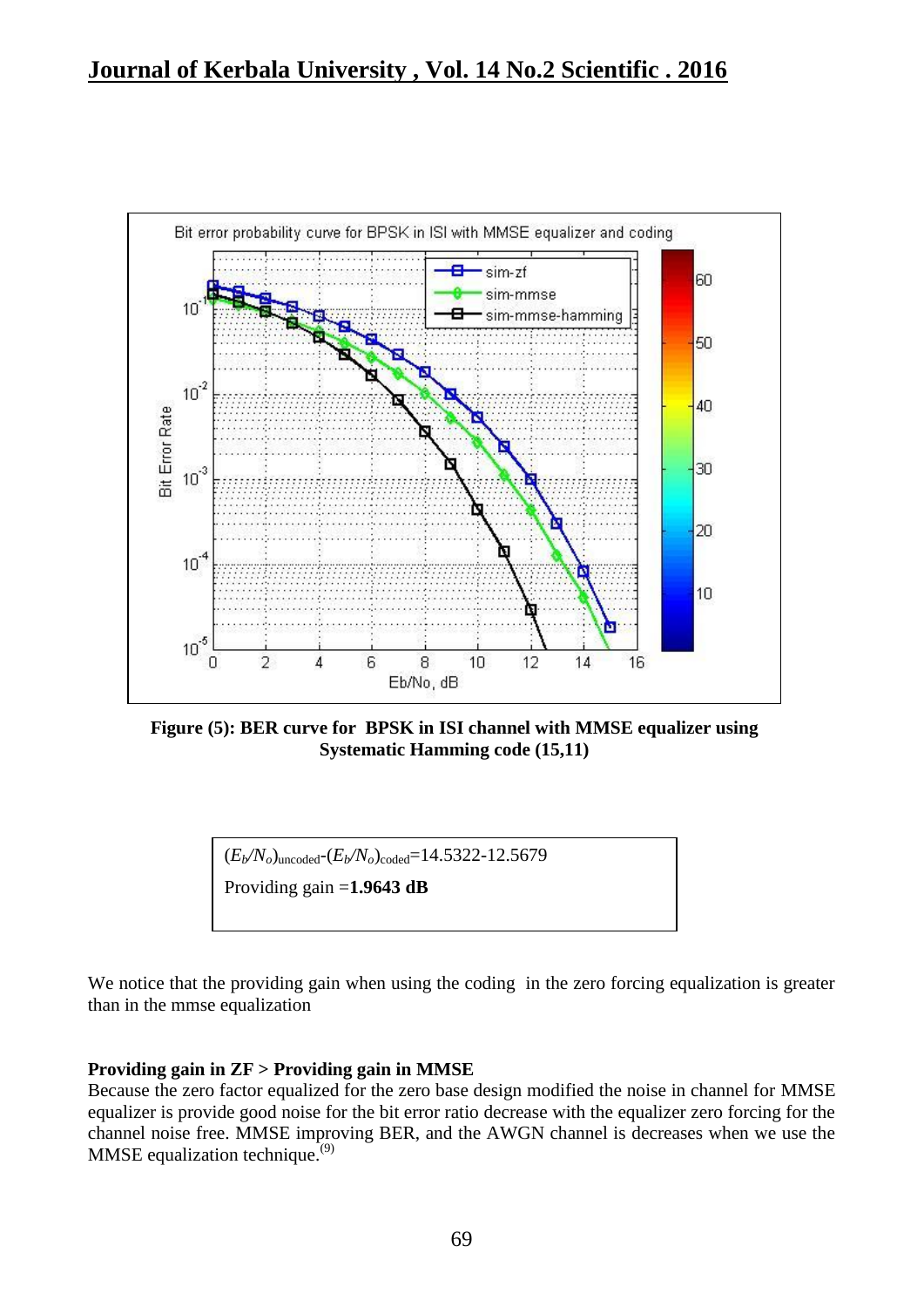# **Journal of Kerbala University , Vol. 14 No.2 Scientific . 2016**

#### **Systematic Hamming code (31,26)**



#### **Figure (6): Bit error probability curve for BPSK in ISI channel with ZF equalizer using Systematic Hamming code (31,26)**



### **Systematic Hamming code (7,4)**